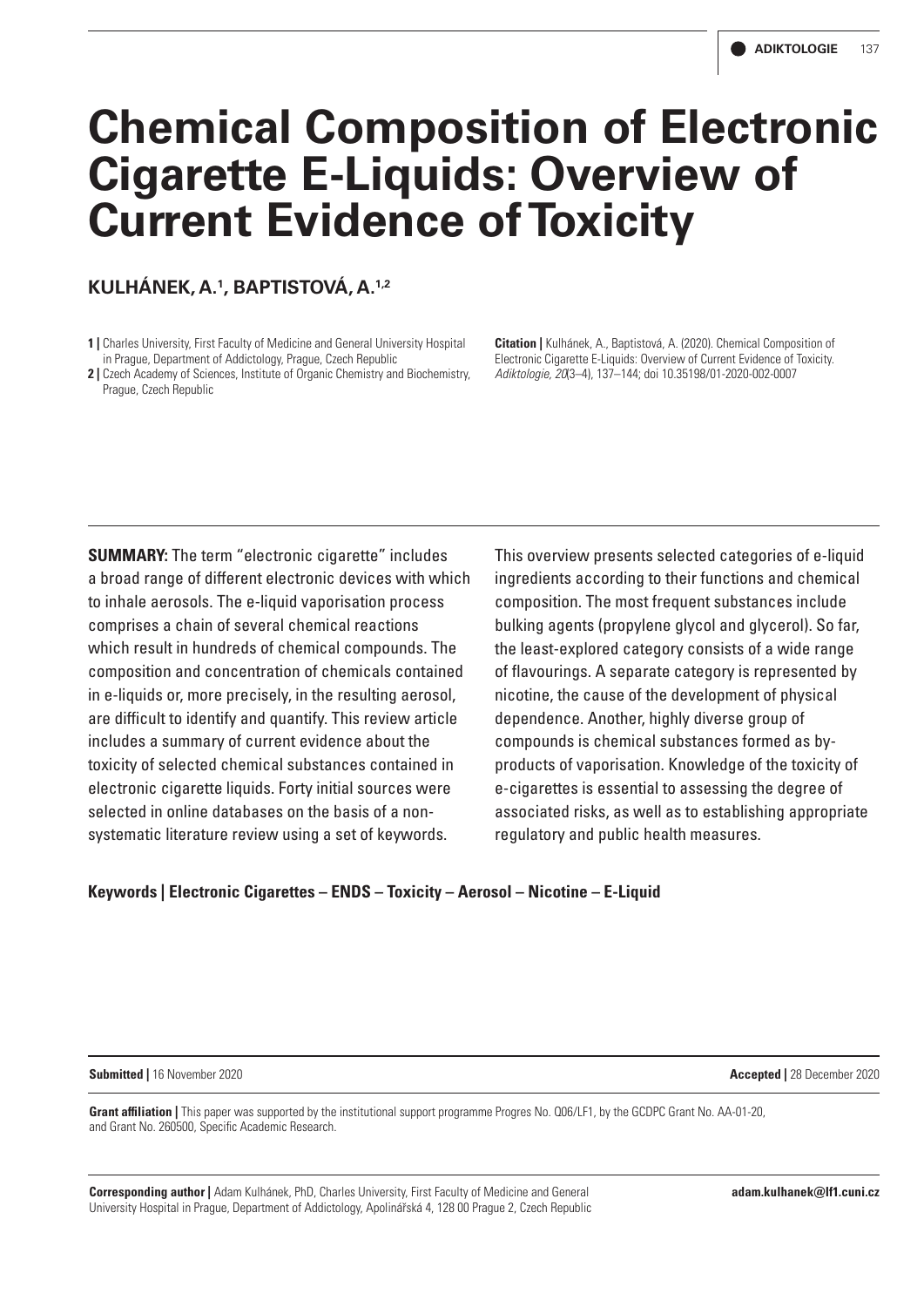# **• 1 INTRODUCTION**

Electronic cigarettes (also called e-cigarettes) represent a heterogeneous group of electronic devices designed to heat liquids (e-liquids). As shown in *Figure 1*, the device consists of a battery, an atomiser (heating element) with a metal heating coil, an e-liquid cartridge (tank), and a mouthpiece (Brown & Cheng, 2014). The vaporisation of the e-liquid takes place when it is aspirated in the absorption medium (cotton, cotton wool, or siliceous wicks) with the subsequent introduction of e-liquid to the pre-heated heating element. The vaporisation temperature varies between 100 °C and 350 °C, depending on the electric resistance of the heating coil metal (Zhao et al., 2016). Heating the e-liquid leads both to the development of gaseous phase and to the development of an aerosol as a heterogeneous mixture of solid and liquid particles dispersed in a gas, i.e. a mixture of smoke and mist. The amount of aspirated aerosol can differ substantially among users and depends on a number of factors. For a healthy adult, inhaling once from an e-cigarette amounts to approximately 500 ml (National Academics of Sciences and Medicine 2018). The resulting chemical composition is influenced especially by the following factors: 1) the composition of the e-liquid, 2) the materials used in the individual e-cigarette components, and 3) the device output and heating temperature. The aerosol dose is influenced especially by the device power output and method of inhaling. The vaporisation of e-liquid in electronic cigarettes therefore represents a cascade of several chemical reactions, which result in hundreds of chemical substances whose composition and concentration are exceedingly difficult to analyse (Pepper, Byron, Ribisl, & Brewer, 2017).

This article acts as a basic overview of the chemical substances contained in the liquids of electronic cigarettes, more precisely in the aerosol created by heating the e-liquid, grouped according to their functions and chemical nature.

#### **• 2 METHODS**

A non-systematic literature review was performed to identify key sources providing an overview of the chemical composition of liquids for electronic cigarettes and of the effects of selected chemical substances. The search process was performed using the PubMed (NCBI), Web of Science, Scopus, SciFinder, and Reaxys online databases. The search criteria were publications written in English and published between 2000 and 2020. A combination of the following keywords was applied to search for resources: "electronic cigarette", "ENDS", "electronic nicotine delivery system", "e-cigarette constituents", "e-liquid", "liquids", "e-cigarette aerosol", "flavourings", "toxicological study", "in vitro toxicity", "in vivo toxicity", "chemical composition", "inhalation", and "nicotine". A total of 47 sources were selected, predominantly research articles, reports, and guidelines. Additionally, four chemical literature sources older than the selection criteria were included to describe the effect of selected chemical substances.

# **• 3 BASIC COMPOUNDS IN E-LIQUIDS AND AEROSOL OF E-CIGARETTES**

The liquid for electronic cigarettes (also called e-liquid) contains especially a mixture of propylene glycol (PG) and glycerol in various mixing ratios (hundreds of mg/mL). The mixtures can also contain nicotine (up to tens of mg/mL), depending on whether they are nicotine-containing or nicotine-free e-liquids. The liquid also contains tens of other different substances with various functions. These can affect the proper formation of smoke or have an influence on taste, etc. These substances are e.g. aldehydes, trace elements, volatile organic compounds (VOC), phenols, polycyclic aromatic hydrocarbons (PAH), and heavy metals (*Table 1*). The concentration of these substances amounts to



**Figure 1** | Construction of an electronic cigarette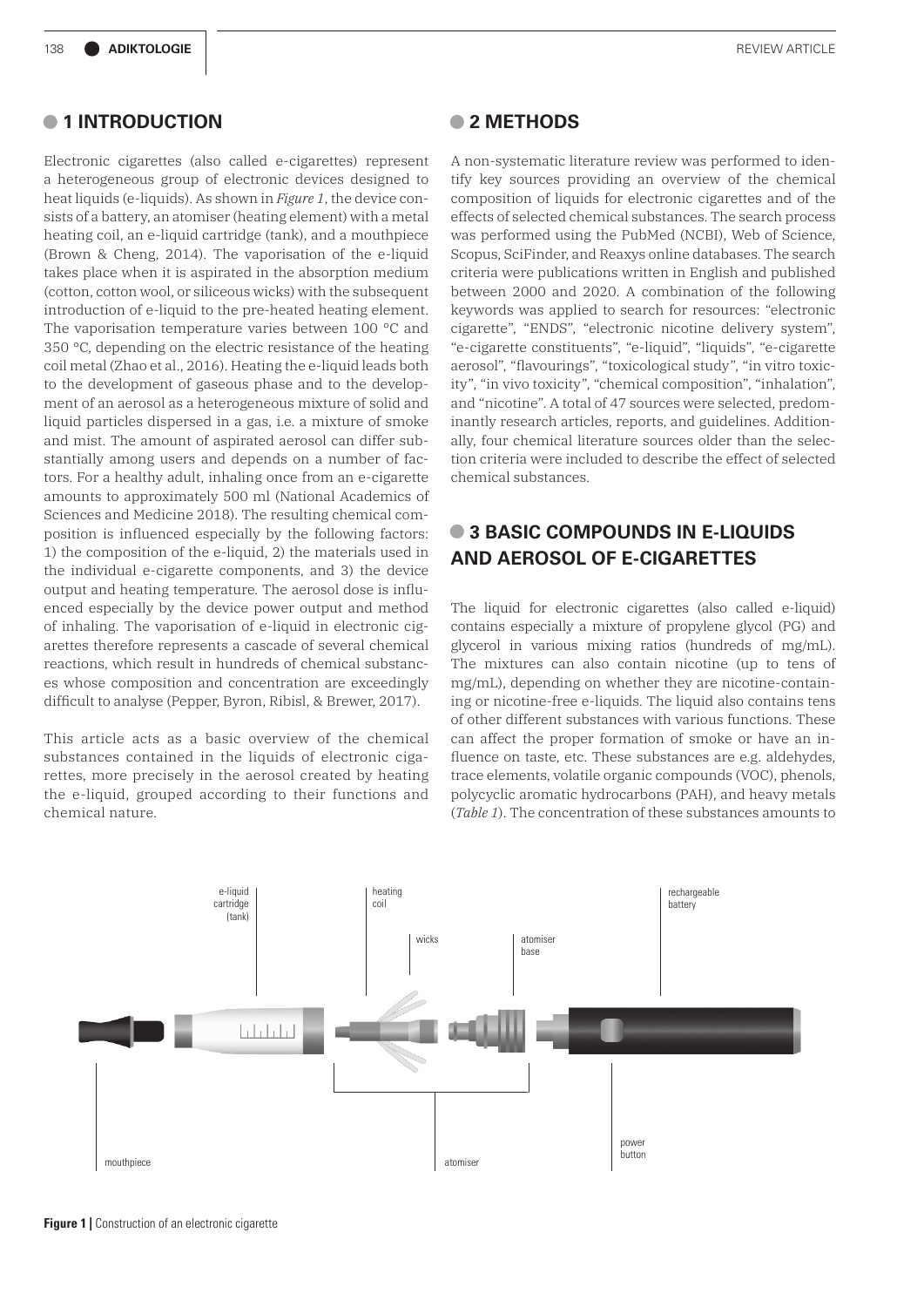| <b>Trivial Compound Name</b> | <b>Structural Formula</b>                           | Category                                   | <b>Functions</b>                                                     |
|------------------------------|-----------------------------------------------------|--------------------------------------------|----------------------------------------------------------------------|
| Propylene Glycol             | CH <sub>3</sub><br>HO <sup>-</sup><br>ÒН            | Bulking agent                              | One of the main components<br>of e-liquid                            |
| Glycerol                     | OH<br>HO<br>OH                                      | Bulking agent                              | One of the main components<br>of e-liquid                            |
| Nicotine                     | $H_3C$                                              | Constituent causing<br>physical dependence | Highly addictive neurotoxin                                          |
| Menthol                      | CH <sub>3</sub><br>`OH<br>$H_3C$<br>CH <sub>3</sub> | Flavouring                                 | Induction of mint-like taste                                         |
| Butyric acid                 | $H_3C$<br>O<br>OH                                   | Flavouring                                 | Induction of cheese-like taste                                       |
| Methyl cinnamate             | O<br>CH <sub>3</sub>                                | Flavouring                                 | Induction of sweet taste                                             |
| gamma-Nonalactone            | CH <sub>3</sub><br>$O =$                            | Flavouring                                 | Induction of coconut<br>butter-like taste                            |
| Benzaldehyde                 | О.<br>Η.                                            | Flavouring                                 | Induction of fruit-like taste                                        |
| Diacetyl                     | CH <sub>3</sub><br>$H_3C$                           | Flavouring                                 | Induction of butter<br>and caramel-like taste                        |
| Furfural                     |                                                     | Flavouring                                 | Induction of pastry-like taste                                       |
| 2-Acetylpyrazine             | CH <sub>3</sub>                                     | Flavouring                                 | Induction of popcorn-like taste                                      |
| Acrolein                     | $H_2C_2$<br>н                                       | Toxic substance formed by<br>vaporization  | Compound formed during<br>glycerol oxidation                         |
| Formaldehyde                 | н                                                   | Toxic substance formed by<br>vaporization  | Compound formed during<br>glycerol and propylene<br>glycol oxidation |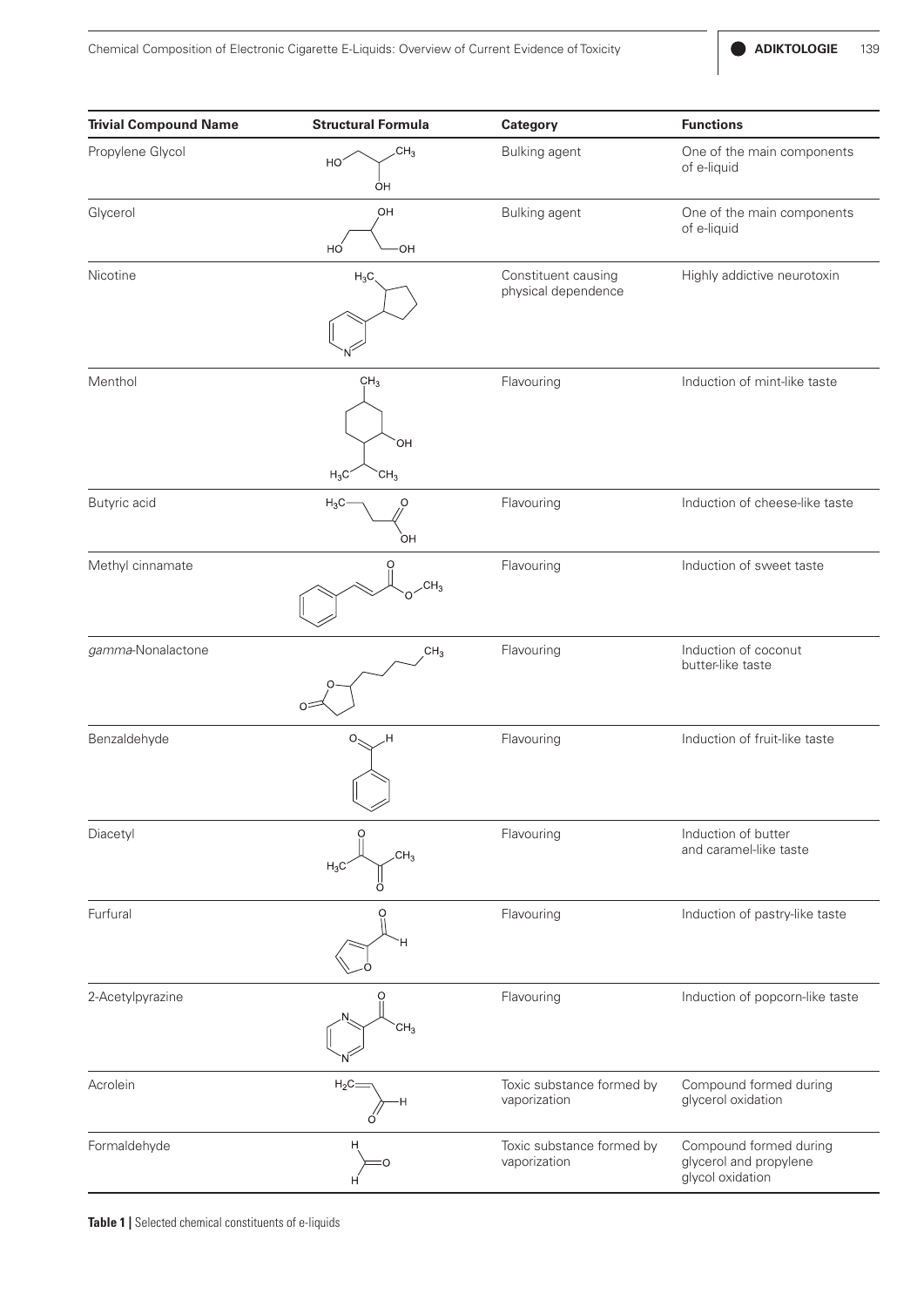one ng/mL or less. The same concentration levels may be exhibited by other, undesirable substances, such as pesticides and various unknown impurities. The aerosol inhaled by the user may contain up to several hundreds of different compounds (Pepper et al., 2017), as some chemical substances are formed by thermal decomposition during evaporation (Beauval et al., 2017; Herrington & Myers, 2015).

Although nearly all e-cigarettes (or e-liquids) contain PG and glycerol as carrier compounds, in 2014 nicotine salts containing a nicotine base and a weak organic acid (benzoic acid or lactic acid) were introduced onto the market (National Academies of Sciences and Medicine 2018). Through neutralisation this combination forms a nicotine salt which can be commonly found in tobacco leaves. Nicotine salt can bring some subjective advantages to e-cigarette users (such as a taste more similar to that of a regular cigarette, more efficient nicotine absorption, a less intensive feeling of a sore throat, and lower filling consumption).

# **3.1 Bulking agents**

The bulking agents in e-liquids are usually propylene glycol (PG) and glycerol.

#### **3.1.1 Propylene glycol**

PG (IUPAC name propane-1,2-diol) is a clear, viscous, non-turbid, odourless, slightly sweet-tasting liquid. PG is easily miscible with water (under normal conditions). PG is used in cosmetics, pharmaceuticals, and in the food industry as a humidifier or bulking agent. According to the Food and Drug Administration (FDA), it has been classified as "generally known and safe" since 1973 (HHS, 2015). However, this list has been created for oral ingestion, not for inhalation. PG is partially metabolised to pyruvate in the liver through lactic acid, and partially excreted unchanged in urine (Nielsen & Ingvartsen, 2004).

Although preclinical studies proved that human exposure to inhaled PG may be safe for months (Robertson, Loosli, et al., 1947), allergic reactions and respiratory tract irritation immediately following the inhalation have been documented (Wieslander, Norbäck, & Lindgren, 2001). The long-term effects of PG aerosol inhalation in humans are not yet known. There are no studies which have assessed the PG concentration in blood following the use of an electronic cigarette (National Academies of Sciences and Medicine, 2018).

#### **3.1.2 Glycerol**

Glycerol (preferred IUPAC name propane-1,2,3-triol) is a clear, viscous, hygroscopic, odourless, sweet-tasting liquid with good solubility in water. Glycerol can be extracted from natural oils and fats (glycerol is also called "vegetable glycerin/glycerine" or "VG") as one of the products of reactions in the petrochemical industry. Like PG, it is commonly used in the pharmaceutical and food industries, and according to the FDA it is classified as "generally known and safe" (HHS,

2017). Glycerol is an endogenous substance which is used as a precursor for glucose metabolism. Free glycerine can be found in blood plasma in concentrations between 0.05 and 0.1 mmol/L (Nelson, Harmon, & Robergs, 2011). Glycerol is predominantly metabolised in the liver and excreted in urine (Lin, 1977). As mentioned earlier, glycerol and PG are the main constituents of electronic cigarette liquids, while the glycerol content in e-liquids can vary between 30 and 50%. Acute toxicity of glycerol aerosol was observed e.g. in rats (five male animals) (CIR, 2015). The animals were subjected to glycerol which was heated to 200 °C and converted to aerosol with a concentration of 11.0 mg/L. The average lethal time of 50% of the animals  $(LT_{50})$  was 423 minutes. Studies of repeated doses of glycerol aerosol administered to rats have also been conducted (Renne et al., 1992). The result of these toxicological studies is "no observed adverse effect level" (NOAEL) =  $1,000$  mg/m<sup>3</sup> (six hrs/day, five days/ week, two weeks) and at 0.167 mg/dm3 (six hrs/day, five days/week, 13 weeks) (Renne et al., 1992).

The Occupational Safety and Health Administration (OSHA, 2006) determined the provisional dose limit value 10 mg/m3 for the duration of eight hours for all organic "mists" (usable for PG and glycerol).

#### **3.2 Constituent causing dependence**

Nicotine (IUPAC name 3-[(2S)-1-Methylpyrrolidin-2-yl] pyridine) is a clear, tasteless, odourless, colourless to yellowy liquid (normal conditions). Nicotine is hygroscopic and is well soluble in alcohol and ether. Nicotine is slightly basic ( $pK_a = 8.5$ ). It forms solid nicotine salts soluble in water. Nicotine is an optical isomer, and it occurs naturally almost exclusively as a left-handed enantiomer. This pyridine alkaloid occurs naturally in tobacco plants (Benowitz et al., 2009).

Nicotine is distributed through blood vessels and enters the brain by passing through the blood-brain barrier. By inhaling, nicotine arrives to the nicotine acetylcholine receptors within 10–20 seconds, and the elimination half-life is approximately two hours. Nicotine is metabolised in the liver to pharmacologically inactive cotinine (up to 15%) and is excreted primarily in urine. Both absorption and excretion are influenced by pH (Benowitz et al., 2009).

Generally, nicotine can be regarded as a highly addictive neurotoxin (Benowitz, Hukkanen, & Jacob, 2009). In the brain, it binds to α4β2 acetylcholine nicotine receptors, which activate the reward system in the brain through the ventral tegmental area and the nucleus accumbens (Benowitz, 2010). The resulting dopamine projection to the prefrontal cortex is behind the development of addiction to nicotine. This substance also affects the cardiovascular system, causes vasoconstriction, and increases both pulse and blood pressure (HHS, 2014). Nicotine passes through the placenta and affects the foetus. It can also be found in the milk of breastfeeding female smokers. The smoker's exposure to nicotine from electronic cigarettes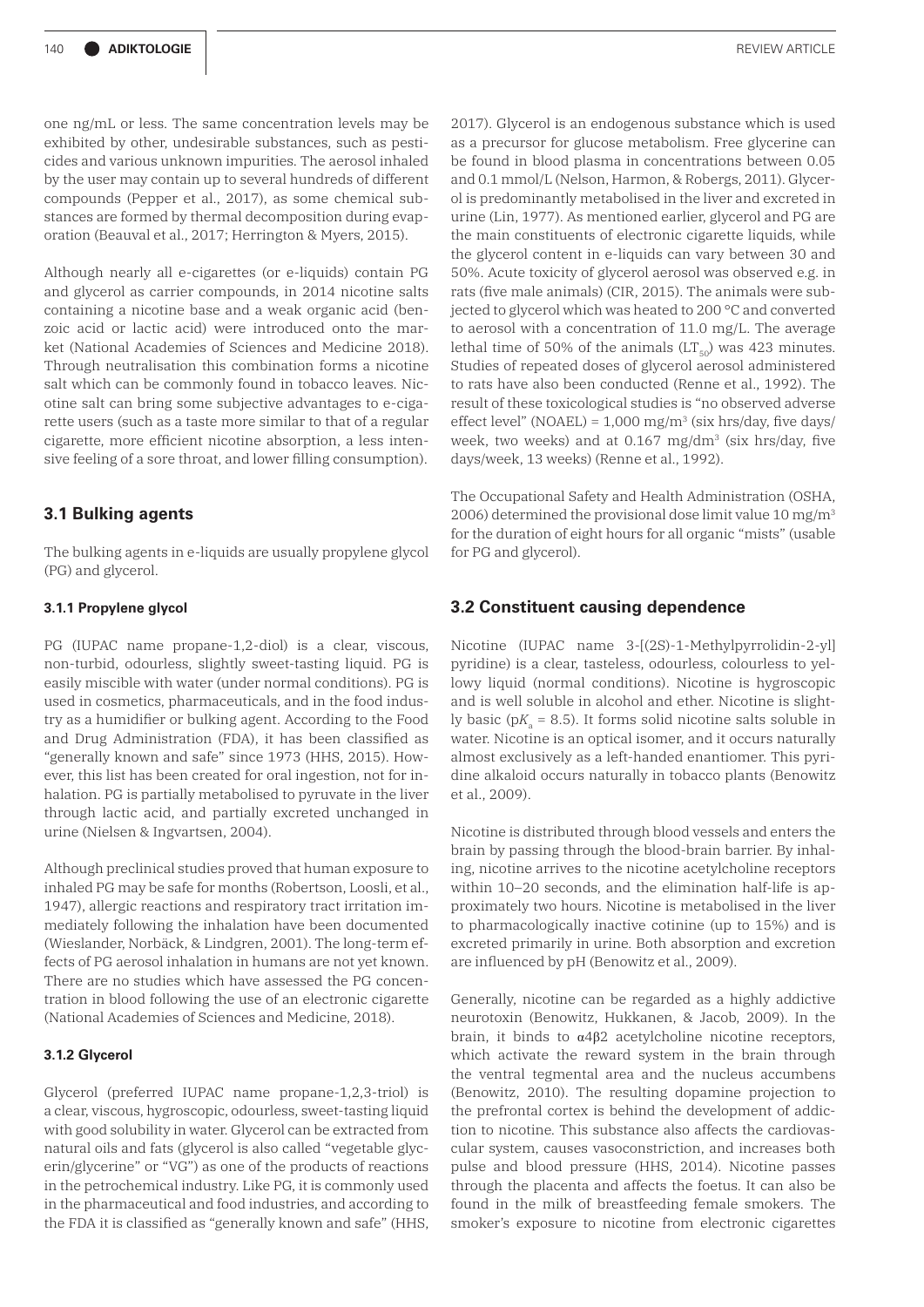is varied. According to DeVito and Krishnan-Sarin (2018), the amount of the substance that is absorbed depends on the product characteristics (i.e. the device type and output and type and amount of e-liquid, as well as the heating temperature) and on the method of inhalation by individual users (i.e. duration of vaping and drawing strength, as well as non-intended use of the device). On the basis of a detailed review (National Academies of Sciences & Medicine, 2018), the authors reported that nicotine levels in e-liquids can vary within a range of 0–87.2 mg/mL. It is not known how the individual e-liquid flavourings affect the absorption of nicotine by the organism (National Academies of Sciences & Medicine, 2018). The authors in National Academies of Sciences & Medicine (2018) further state that there is substantial evidence that experienced adult users may receive a dose of nicotine similar to that from traditional cigarettes. Databases and safety sheets consistently state that the lethal oral dose for adult human is 60 mg or less (30–60 mg). In addition, recent sources report an  $LD_{50}$  (orally) for nicotine that is many times lower (0.5-1 g) (Mayer, 2014). However, nicotine poisoning is not common in adults because ingestion causes vomiting at first (Angermann, Sugar, Miller, & Omaye, 2019).

### **3.3 Flavourings**

According to Hsu, Sun, & Zhu (2018), more than 15,000 unique e-liquid flavourings have been identified on the global market. These flavourings comprise various organic chemical substances. Often, they are not included in the leaflet or subjected to long-term tests. If they are tested, then they are tested for oral administration, not for aerosol inhaling. The basic types of substances used in e-cigarette flavourings can be identified. According to the National Academies of Sciences and Medicine (2018), these are alcohols (geraniol, menthol, thymol, eugenol), acids (butyric acid, valeric acid), esters (ethyl butyrate, methyl cinnamate, methyl silicate), lactones (gamma nonalactone, delta decalactone), aldehydes (citral A, benzaldehyde, cinnamaldehyde, vanillin), ketones (diacetyl, acetylpropionyl), oxygenous heterocyclic compounds (furfural, 5-methylfurfural, maltol), and nitrogeneous heterocyclic compounds (2-acetylpyrazine).

In this context, it is usually not clear which substances or groups of substances are formed as a result of the vaporisation of the flavouring. For example, carbohydrates which are admixtures adding a sweet taste to the e-liquid degrade to aldehydes and oxygenous heterocyclic compounds (furals) when heated (Farley, Seoh, Sacks, & Johns, 2014).

Another example of this would be the use of cinnamaldehyde. This substance is used not only to provide a cinnamon flavour, but also for sweet-tasting flavours such as caramel, fruits, and condiments. The study of Behara et al. (2014) states that there is a direct correlation between cinnamon-tasting flavourings and cytotoxicity. In another study, the same authors (Behar et al., 2016) state claims that even in low concentrations in electronic cigarette liquids, this substance is toxic and has an adverse effect on cellular processes. These authors claim, furthermore, that cinnamaldehyde has the potential to disturb homeostasis in the respiratory tract.

Another group of aromas used in e-liquids comprises menthol flavourings. These aromas contain, among other substances, the substance called pulegone. Pulegone is a carcinogenic substance which, when administered orally, causes liver cancer, pulmonary metastases, and other tumours in rodents (Jabba & Jordta, 2019). For this reason, the FDA withdrew authorization for the use of pulegone as a synthetic flavouring substance for use in food in 2018 (FDA, 2018). The study by Jabba and Jordta (2019) proved that users of pulegone-containing e-cigarettes may receive a daily dose of this substance that is higher than that of smokers of normal cigarettes. This study also warned that there are no studies available regarding the inhalation toxicity of this substance.

Diacetyl, systematic name butane-2,3-dione, is a substance that occurs naturally in butter, which is why it is often added as a flavouring to food. Together with related substances (2,3-pentadione, acetoin), it is added to electronic cigarettes to achieve a butter-like taste. While diacetyl is recognised as safe and generally known in food according to GRAS, this is not true if it is inhaled. For instance, in 2000 (Kreiss et al., 2002), obliterative bronchiolitis (irreversible loss of lung function) developed in eight former employees in a popcorn factory. Allena et al. (2016) examined 51 e-liquid flavourings and diacetyl was found in 39 of them. At least one of the previously mentioned substances was found in 47 of them.

#### **3.4 Toxic substances formed by vaporisation**

The vaporisation process and contact between the e-liquid and the heating coil involve the formation of unwanted products. These include, for example, carbonyl compounds and metals.

#### **3.4.1 Carbonyl compounds**

Various studies (National Academies of Sciences and Medicine, 2018) proved that toxic carbonyl compounds are formed (through thermal decomposition) when the e-liquid is heated. These are especially formaldehyde, acetaldehyde, acrolein, and glyoxal. Furthermore, they include acetone, propanal, methylglyoxal, glycidol, and 2-methylbenzaldehyde.

Formaldehyde, a substance usually detected in the highest concentrations, is classified as a human carcinogenic substance (Class 1). Acetaldehyde is classified as a potential human carcinogenic substance (Class 2B) (IARC, 1999), and, for instance, glycidol as a potential human carcinogenic substance (Class 2B) (National Toxicology Program, 2011).

The amount of carbonyl compounds varies between various manufacturers, as well as between individual e-cigarettes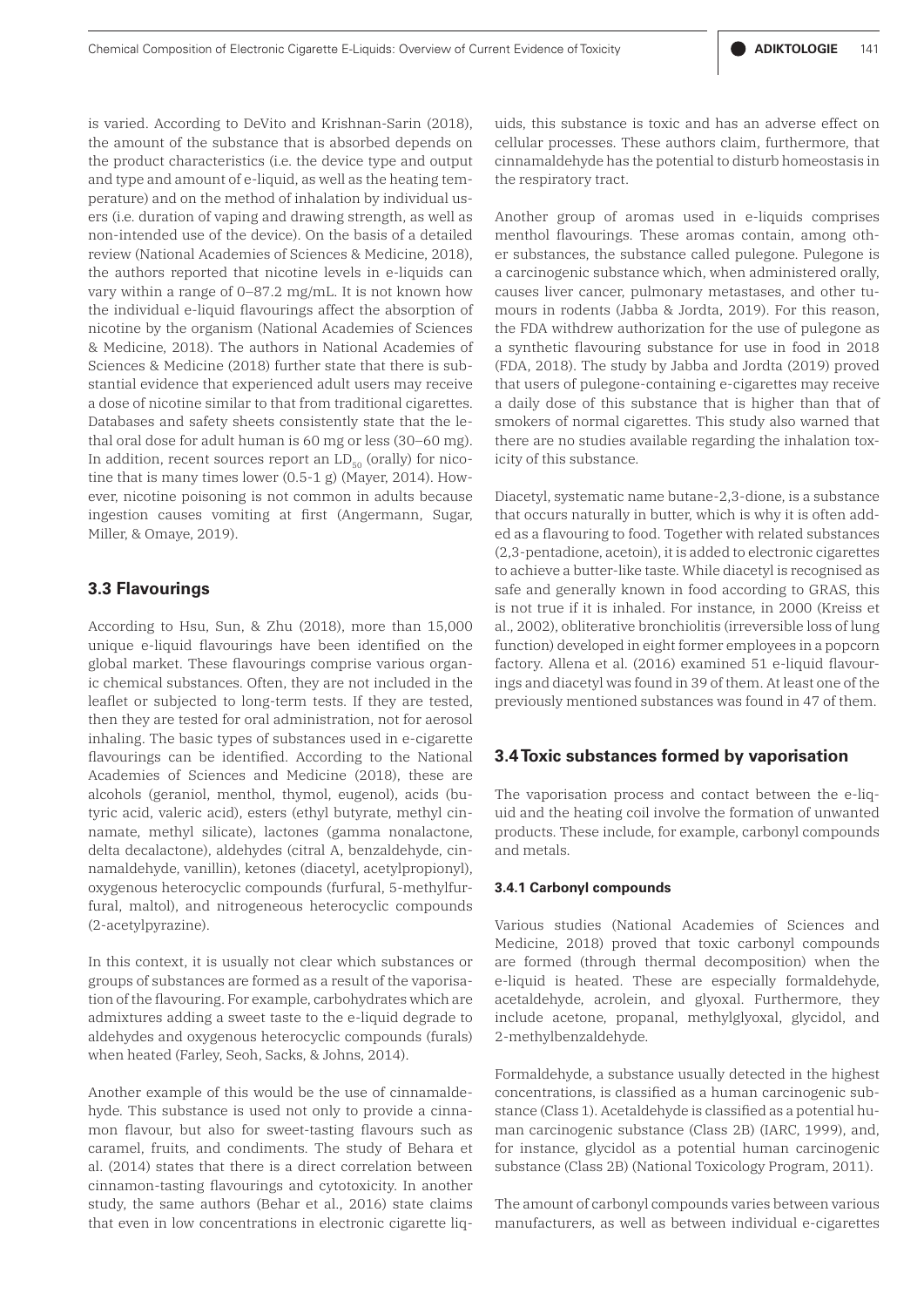of the same brand. The quality and quantity of the carbonyl compounds formed by vaporisation and in the subsequent reactions depend especially on the type of e-liquid used, on the heating temperature (more precisely, on the voltage used), and on the product design, as well as the age of the e-cigarette. As regards the type of e-liquid, the quality and quantity of carbonyl compounds depends on whether PG or VG is used as a base and whether flavourings are used. Geiss et al. (2016) confirmed that PG oxidises primarily to acetaldehyde, whereas VG typically oxidises in acrolein. Formaldehyde is formed by the oxidation of both PG and VG. For VG, this reaction is rarer and oxidation to acrolein and acetaldehyde was only observed with higher coil temperatures.

Although in most cases the detected level of carbonyl compounds is significantly lower than in normal cigarettes, cases of remarkably high levels of these compounds, especially formaldehyde, have been documented. For example, Geisse et al. (2016) claim that within the daily inhalation dose of 3 g of e-liquid the highest possible dose of formaldehyde amounted to 22 mg per day. This value exceeds the highest permissible dose according to OSHA (2011) by ten times. Animal research was performed e.g. by Canistro et al. (2017). The authors of this study confirmed changes in lungs and oxidation stress in the brown rats they tested (four weeks of aerosol inhalation). Although the study involved very high concentrations, which cannot be achieved by normal e-cigarette users, it demonstrates a certain level of risk which the aerosol inhalation involves. The temperatures at which the e-liquid vaporises and carbonyl compounds, feared to cause chronic health issues, especially a higher risk of developing cancer (Jensen, Luo, Pankow, Strongin, & Peyton, 2015), are formed, typically range from 150 °C to 350 °C. These authors also found that a battery power setting of 5 V leads to excessive decomposition of PG and thus to an increase in the content of formaldehyde in the aerosol. In this case, the formaldehyde is up to 14.4 mg per day, which is much more than when using conventional cigarettes (3 mg of formaldehyde per 20 cigarettes). However, in normal use (a power setting of 4 V), the amount of formaldehyde is 32% lower than in the case of using combustible cigarettes (Farsalinos, Voudris, Spyrou, & Poulas, 2017).

# **3.4.2 Metals**

According to substantial evidence (National Academies of Sciences and Medicine, 2018), the aerosols from electronic cigarettes contain metals. These include metals such as cadmium, chromium, lead, and nickel. These metals can originate from the metal coil inside the e-cigarette heating unit, which heats the e-liquid, further e-cigarette components, or the e-liquid itself (Hess et al., 2017; Olmedo et al., 2018). However, the presence of metals has also been identified in the e-liquid itself but in lower doses compared to those e-liquids contaminated after contact with the heating coil (Zhao et al., 2020). Exposure to metals through inhalation from e-cigarettes could lead to serious health consequences. Inhaled compounds of nickel are, according to the International Agency for Research on Cancer (IARC, 2018), considered to be Class 1 carcinogenic substances for humans. Furthermore, nickel is often connected to a number of allergies, including in connection with electronic cigarettes (IARC, 2018). Lead and mineral compounds of lead are generally toxic; they affect most human bodily organs and accumulate e.g. in the bones and liver. According to the IARC classification, they are considered probable carcinogenic substances (IARC, 2000). Chronic lead intoxication causes anaemia and nephropathy. Compounds of cadmium have been included among Class 1 carcinogenic substances (IARC). These compounds cause both acute and chronic organism intoxications, and they accumulate in the liver and kidneys. Hexavalent chromium is toxic, too. It increases the risk of lung cancer and accumulates in the kidneys and bones (IARC, 2012). More metals cited in connection with e-cigarettes include tin, aluminium, magnesium, copper, and iron. It is very disturbing that the absorption of metals by the human organism is, similarly to most other compounds, significantly higher when they are inhaled. The toxicity is further influenced by the type of compound formed (more precisely, by the degree of oxidation of a given element). It can also be surprising that the total number of different metals is higher in e-cigarettes than in tobacco cigarettes. Additionally, the number of individual metal compounds was, except for compounds of cadmium, higher in e-cigarettes than in tobacco cigarettes. Both the product type and method of use increase the variability of the immediate concentration of metals determined in the aerosols from e-cigarettes (Nickel Institute, 2018). So far, very few studies have been conducted on the chemical form of metals in e-liquids (National Academies of Sciences and Medicine, 2018; Zhao et al., 2020).

# **• 4 CONCLUSION**

Electronic cigarettes are a highly heterogeneous group of devices with varied composition and output, as well as high variability of e-liquids. Although the liquids comprise mainly PG and glycerol, the number and heterogeneity of the other constituents significantly influence the related health risks. In this paper, we have, on the basis of research on the current scientific evidence, presented selected categories of liquids for e-cigarettes and the aerosol formed from those according to their function and chemical composition (see Table 1). The major chemical substances which can form up to a half of the e-liquid are bulking agents (PG and glycerol). Another category, and so far the least explored one, consists of flavourings. Nicotine, the cause of the development of dependence, could form a category by itself. A highly diverse group of compounds is represented by chemical substances formed as by-products of vaporisation. In addition to these, the aerosol from e-cigarettes can contain tobacco-specific nitrosamines, free radicals, and volatile organic compounds, as well as a number of other substances whose description would go beyond the scope of this article.

The globally increasing prevalence of electronic cigarette use and the increasing variety of devices and e-liquids on the market mean that the toxicity of both the liquid filling and of the composition of the aerosol need to be tested more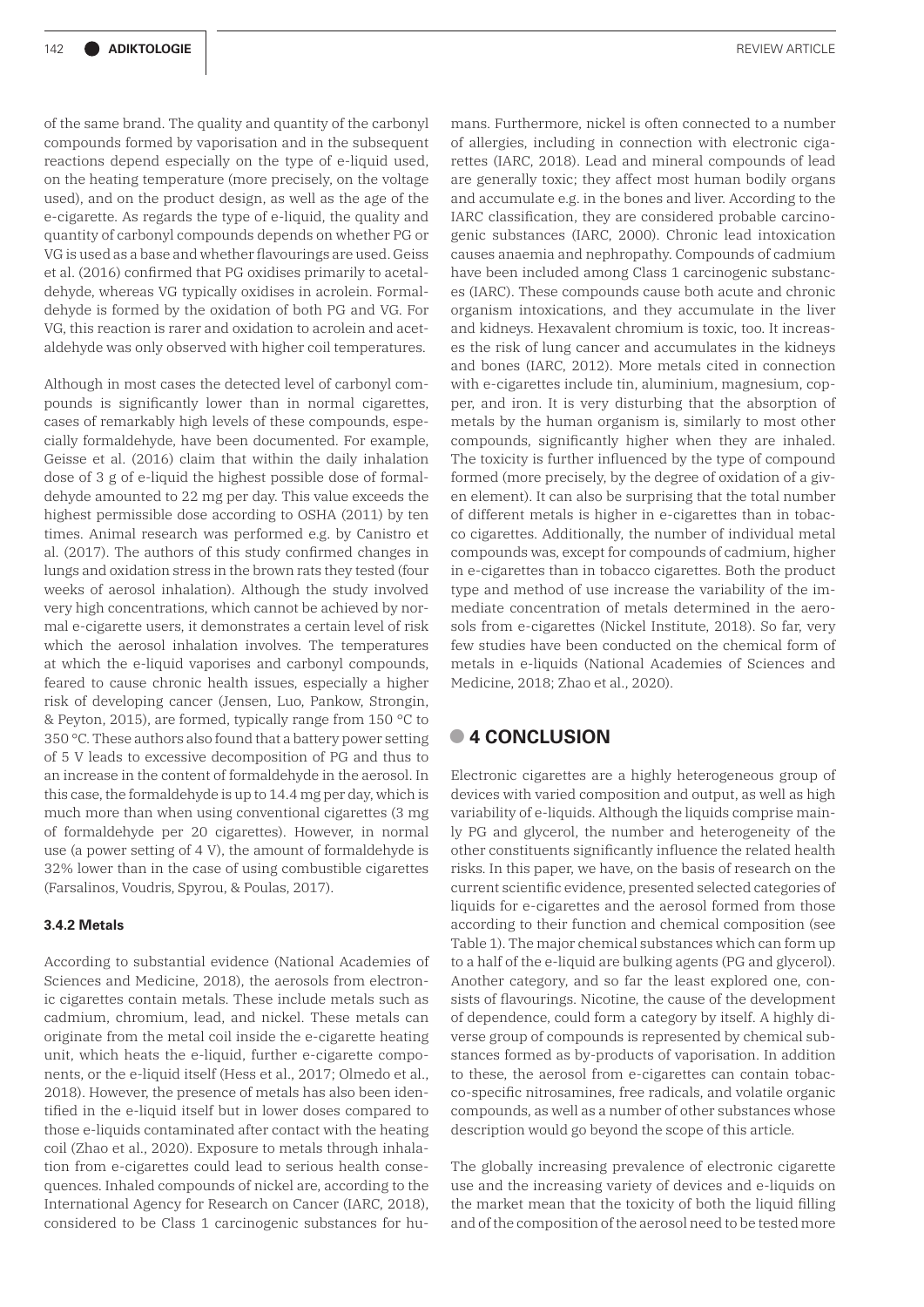thoroughly than ever before. The qualitative and quantitative analyses of e-liquids and aerosols are, however, limited by several different factors (such as the unavailability of standards for the individual chemical substances, and detection and determination limits with state-of-the-art instrumentation). For these reasons, the widespread implementation of individual components or identification and quantification of constituents is very complicated. Regarding the fact that a number of chemical processes take place during vaporisation (i.e. heating of the e-liquid by a metal coil), the results of e-liquid analyses performed on fillings in their liquid state can be misleading. Other obstacles to research on toxicity lie in the heterogeneity of the users'

particulars and the technical parameters of the devices mentioned earlier. Given the increased concerns regarding the highly dynamic growth of the number of characteristic e-liquid flavours, the efforts of toxicological research should go in this direction. First, it is necessary to map the products available on the market continuously; second, it is essential to analyse the composition of e-liquids and to carry out toxicological research that assesses the influence of aerosol inhalation on the user's organism. Research and evidence-based knowledge about the toxicity of e-cigarettes are key to assessing the degree of risk and to setting up appropriate regulatory and public health measures within tobacco control policies.

**Authors' contributions:** AK and AB conducted a non-systematic review process. AB categorised and described the selected chemical substances. AK participated in the finalisation of the concept of the manuscript. Both authors contributed to the article and have approved the final version of the manuscript.

**Declaration of interest:** The authors of this article declare that they are in no conflict of interest.

# **REFERENCES**

Allen, J. G., Flanigan, S. S., LeBlanc, M., Vallarino, J., MacNaughton, P., Stewart, J. H., & Christiani, D. C. (2016). Flavoring Chemicals in E-Cigarettes: Diacetyl, 2,3-Pentanedione, and Acetoin in a Sample of 51 Products, Including Fruit-, Candy-, and Cocktail-Flavored E-Cigarettes. *Environ Health Perspect, 124*(6), 733–739. 10.1289/ehp.1510185

Angermann, J., Sugar, J., Miller, G., & Omaye, S. (2019). *The Public Health Implications of Nicotine Containing Products* (Doctoral dissertation). Retrieved from https://scholarworks.unr.edu/handle/11714/6717

Beauval, N., Howsam, M., Antherieu, S., Allorge, D., Soyez, M., Garçon, G., . Garat, A. (2016). Trace elements in e-liquids – Development and validation of an ICP-MS method for the analysis of electronic cigarette refills. *Regulatory Toxicology and Pharmacology, 79*, 144–148. https://doi.org/10.1016/j.yrtph.2016.03.024

Behar, R. Z., Davis, B., Wang, Y., Bahl, V., Lin, S., & Talbot, P. (2014). Identification of toxicants in cinnamon-flavored electronic cigarette refill fluids. *Toxicology in Vitro, 28*(2), 198–208. https://doi.org/10.1016/j.tiv.2013.10.006

Behar, R. Z., Luo, W., Lin, S. C., Wang, Y., Valle, J., Pankow, J. F., & Talbot, P. (2016). Distribution, quantification and toxicity of cinnamaldehyde in electronic cigarette refill fluids and aerosols. *Tob Control, 25*(Suppl 2), ii94–ii102. 10.1136/tobaccocontrol-2016-053224

Benowitz, N. L. (2009). Pharmacology of Nicotine: Addiction, Smoking-Induced Disease, and Therapeutics. *Annual Review of Pharmacology and Toxicology, 49*, 57–71.

Benowitz, N. L. (2010). Nicotine Addiction. *New England Journal of Medicine, 362*(24), 2295–2303. 10.1056/NEJMra0809890

Benowitz, N. L., Hukkanen, J., & Jacob, P., 3rd. (2009). Nicotine chemistry, metabolism, kinetics and biomarkers. *Handbook of Experimental Pharmacology, 192*, 29–60. 10.1007/978-3-540-69248-5\_2

Brown, C. J., & Cheng, J. M. (2014). Electronic cigarettes: product characterisation and design considerations. *Tob Control, 23*(Suppl 2), ii4–ii10. 10.1136/tobaccocontrol-2013-051476

Canistro, D., Vivarelli, F., Cirillo, S., Babot Marquillas, C., Buschini, A., Lazzaretti, M., . . . Paolini, M. (2017). E-cigarettes induce toxicological effects that can raise the cancer risk. *Scientific Reports, 7*(1), 20–28. 10.1038/s41598-017-02317-8

CIR. (2015). *Safety assessment of glycerin as used in cosmetics: Final report*. Retrieved from http://www.cir-safety.org/sites/default/files/glycer\_122014\_FR.pdf

DeVito, E. E., & Krishnan-Sarin, S. (2018). E-cigarettes: Impact of E-Liquid Components and Device Characteristics on Nicotine Exposure. *Current Neuropharmacology, 16*(4), 438–459. 10.2174/1570159X15666171016164430

Farley, S. M., Seoh, H., Sacks, R., & Johns, M. (2014). Teen use of flavored tobacco products in New York City. *Nicotine Tob Res, 16*(11), 1518–1521. 10.1093/ntr/ntu126

Farsalinos, K. E., Voudris, V., Spyrou, A., & Poulas, K. (2017). E-cigarettes emit very high formaldehyde levels only in conditions that are aversive to users: A replication study under verified realistic use conditions. *Food and Chemical Toxicology, 109*, 90–94. https://doi.org/10.1016/j.fct.2017.08.044

FDA. (2018). *Food Additive Regulations; Synthetic Flavoring Agents*  and Adjuvants. Retrieved from https://www.federalregister.gov/ documents/2018/10/09/2018-21807/food-additive-regulations-syntheticflavoring-agents-and-adjuvants

Geiss, O., Bianchi, I., & Barrero-Moreno, J. (2016). Correlation of volatile carbonyl yields emitted by e-cigarettes with the temperature of the heating coil and the perceived sensorial quality of the generated vapours. *Int J Hyg Environ Health, 219*(3), 268–277. 10.1016/j.ijheh.2016.01.004

Haussmann, H.-J., & Fariss, M. W. (2016). Comprehensive review of epidemiological and animal studies on the potential carcinogenic effects of nicotine per se. *Crit Rev Toxicol, 46*(8), 701–734. 10.1080/10408444.2016.1182116

Herrington, J. S., & Myers, C. (2015). Electronic cigarette solutions and resultant aerosol profiles. *Journal of Chromatography A, 1418*, 192–199. https://doi.org/10.1016/j.chroma.2015.09.034

Hess, C. A., Olmedo, P., Navas-Acien, A., Goessler, W., Cohen, J. E., & Rule, A. M. (2017). E-cigarettes as a source of toxic and potentially carcinogenic metals. *Environ Res, 152*, 221–225. 10.1016/j.envres.2016.09.026

HHS. (2014). *The health consequences of smoking – 50 years of progress: A report of the Surgeon General*. Retrieved from https://www.ncbi.nlm.nih.gov/books/NBK179276/